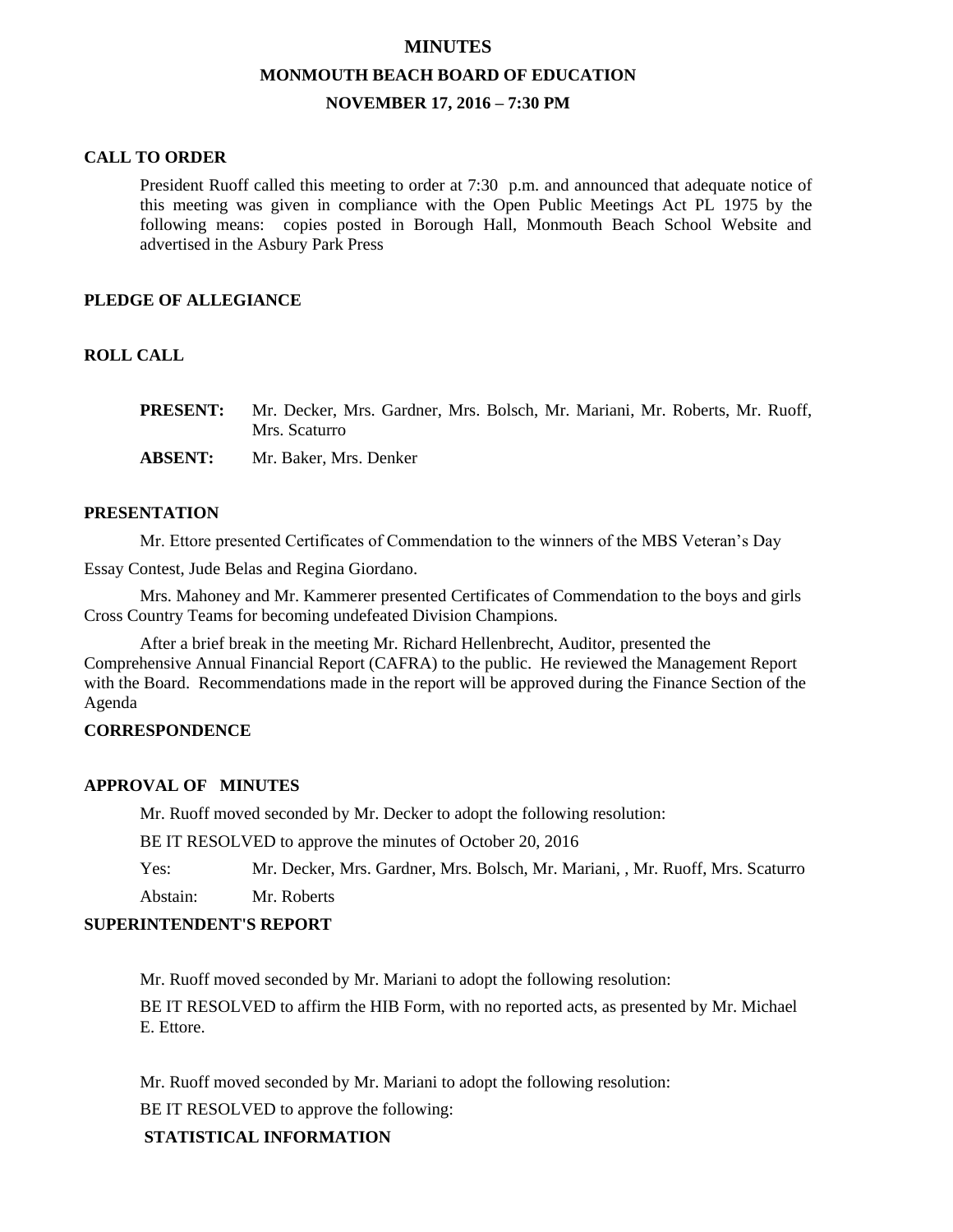# **Student Enrollment as of October 31, 2016**

| Preschool – Mrs. Pennell                 | 12  |  |  |  |
|------------------------------------------|-----|--|--|--|
| Kindergarten - 1 Mrs. Marino             | 17  |  |  |  |
| Grade 1 - 1 Mrs. Gallo                   | 10  |  |  |  |
| Grade 1 - 2 Mrs. Sheridan                | 10  |  |  |  |
| Grade 2 - 1 Mrs. Pietz                   | 08  |  |  |  |
| Grade 2 - 2 Ms. Poznak                   | 08  |  |  |  |
| Grade 3 - 1 Ms. Albert                   | 12  |  |  |  |
| Grade 3 - 2 Ms. O'Neill                  | 15  |  |  |  |
| Grade 4 - 1 Mrs. Brown                   | 14  |  |  |  |
| Grade 4 - 2 Mrs. Santry                  | 13  |  |  |  |
| Grade 5 - 1 Mrs. Vaccarelli              | 14  |  |  |  |
| Grade 5 - 2 Mr. Vastano                  | 14  |  |  |  |
| Grade 6 - 1 Mrs. Mahoney                 | 14  |  |  |  |
| Grade 6 - 2 Mrs. Silakowski              | 14  |  |  |  |
| Grade 7 - 1 Mrs. Sullivan                | 18  |  |  |  |
| Grade 7 - 2 Mr. Vincelli                 | 18  |  |  |  |
| Grade 8 - 1 Mrs. Maxcy                   | 15  |  |  |  |
| Grade 8 - 2 Mrs. McMahon                 | 15  |  |  |  |
| Total                                    | 241 |  |  |  |
| Special Education (Out of District): 3   |     |  |  |  |
| One student in the following placements: |     |  |  |  |
| Oceanport Schools (1)                    |     |  |  |  |
| Harbor School (1)                        |     |  |  |  |
|                                          |     |  |  |  |

Long Branch School (1)

#### **Student Attendance**

| September | 99% | February |
|-----------|-----|----------|
| October   | 97% | March    |
| November  |     | April    |
| December  |     | May      |
| January   |     | June     |

# **Staff Attendance**

| September | 96.5% | February |
|-----------|-------|----------|
| October   | 99%   | March    |
| November  |       | April    |
| December  |       | May      |
| January   |       | June     |

# Fire Drills

November 7, 2016 at 2:00 p.m.

**Security Drill** 

Evacuation (non fire) October 24, 2016 at 10 a.m.

# **PUBLIC DISCUSSION**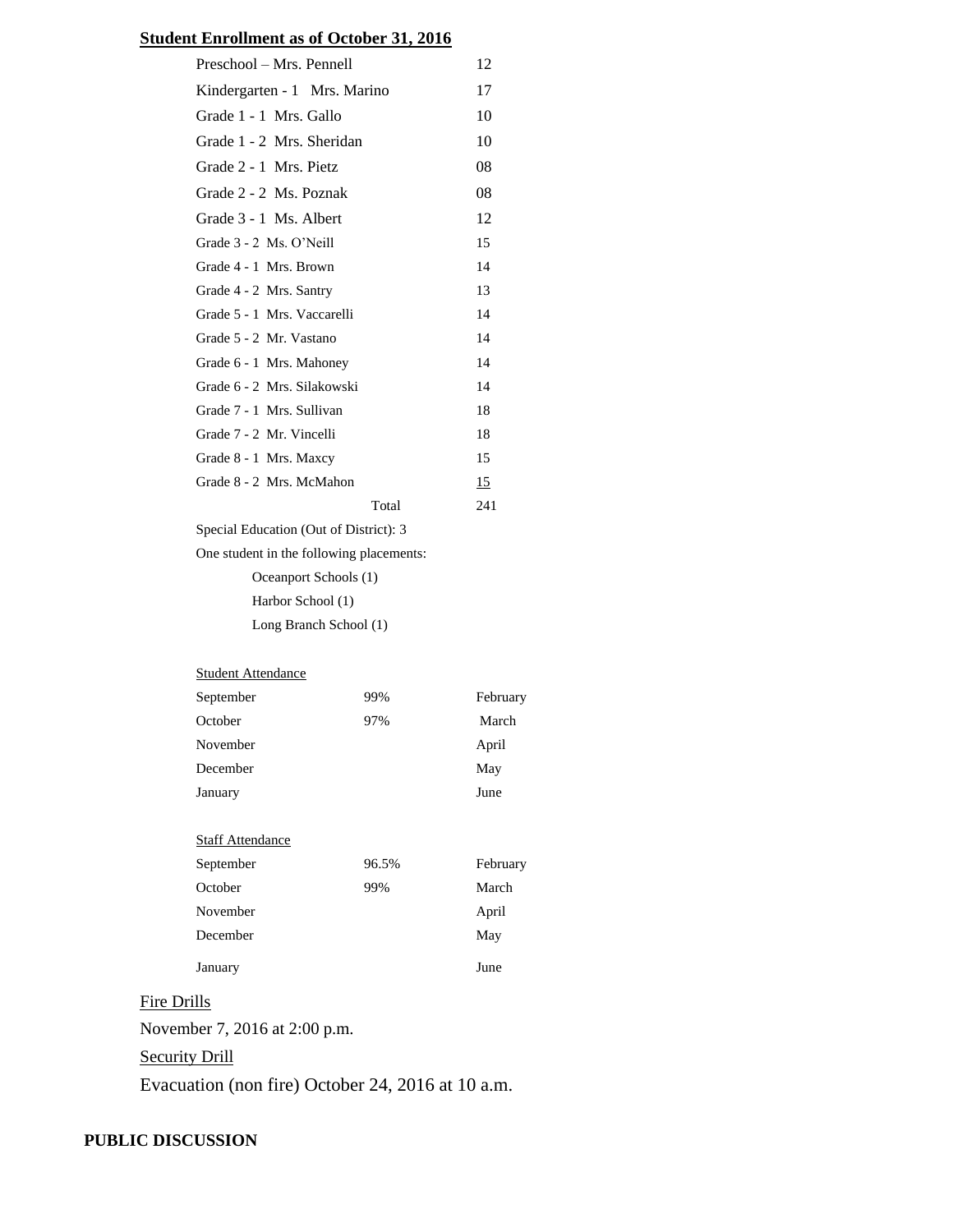In compliance with Open Public Meetings Act PL 1975, Chapter 10:4-12 subsection b, - A public body may exclude the public only from that portion of a meeting at which the public body discusses any matter involving the employment, appointment, termination of employment, terms and conditions of employment evaluation of the performance of promotion or discipline of any specific prospective public officer or employees or current public offer or employee employed or appointed by the public body, unless all the individual employees or appointees whose rights could be adversely affected request in writing that such matter or matters be discussed at a public meeting. As per Board Bylaws, 0167, public participation in Board Meetings, such remarks are to be limited to five minutes duration. The Board of Education, though affording the opportunity for members of the public to comment will not engage and/or make remarks concerning matters of student confidentiality and/or matters of personnel wherein employees of the District have not been given notice of the Board's intent to discuss their terms and conditions of employment. Members of the public are reminded that though they are afforded the opportunity to address the Board, they are not given license to violate the laws of slander. Comments made by members of the public that are not in keeping with the orderly conduct of a public meeting will be asked to yield the floor and if they fail to do so may be subject to charges under New Jersey statues associated with disruption of a public meeting.

There was four staff members present for the meeting. Mrs. Mahoney thanked the PTO for the graphing calculators. Mr. Ruoff noted the Negotiations Committee will meet with the Teachers' Negotiations Committee on December 19

### **PTO UPDATE**

The Play "Elf" will be this weekend.

### **FINANCE**

Dianne Bolsch, Chair David Baker, Steve Mariani, Leo Decker

> Mrs. Bolsch moved seconded by Mr. Decker to adopt the following resolution: BE IT RESOLVED to approve the following financial reports:

> > • Report of the Board Secretary – October 31, 2016

Cash Balances: **October** Fund 10 \$2,418,525.45 Fund 20 \$ -48,999.24 Fund 30 \$ 52,613.15 Fund 40 \$ -Fund 50 \$ 8,959.74

- Report of the Treasurer July 31 October 31, 2016
- October Payroll
- November bill list in the amount of \$99,387.74

Fund 60 \$ 45,741.98

In accordance with the reports attached:

Pursuant to NJAC 6:l20-2.13(d), I certify as of October 31, 2016 no budgetary line item account has been over expended in violation of NJAC 6:20-22.13 (ad). I hereby certify that all of the above information is correct.

### Board Certification:

Pursuant to NJAC 6:20-2.3 (e), we certify that as of October 31, 2016 after review of the Secretary's Monthly Report and upon consultation with the appropriate district officials, that to the best of our knowledge, no major account or fund has been over expended in violation of NJAC 6:230-22.13(b) and that sufficient funds are available to meet the district's financial obligations for the remainder of the fiscal year.

Mrs. Bolsch moved seconded by Mr. Roberts to adopt the following resolution: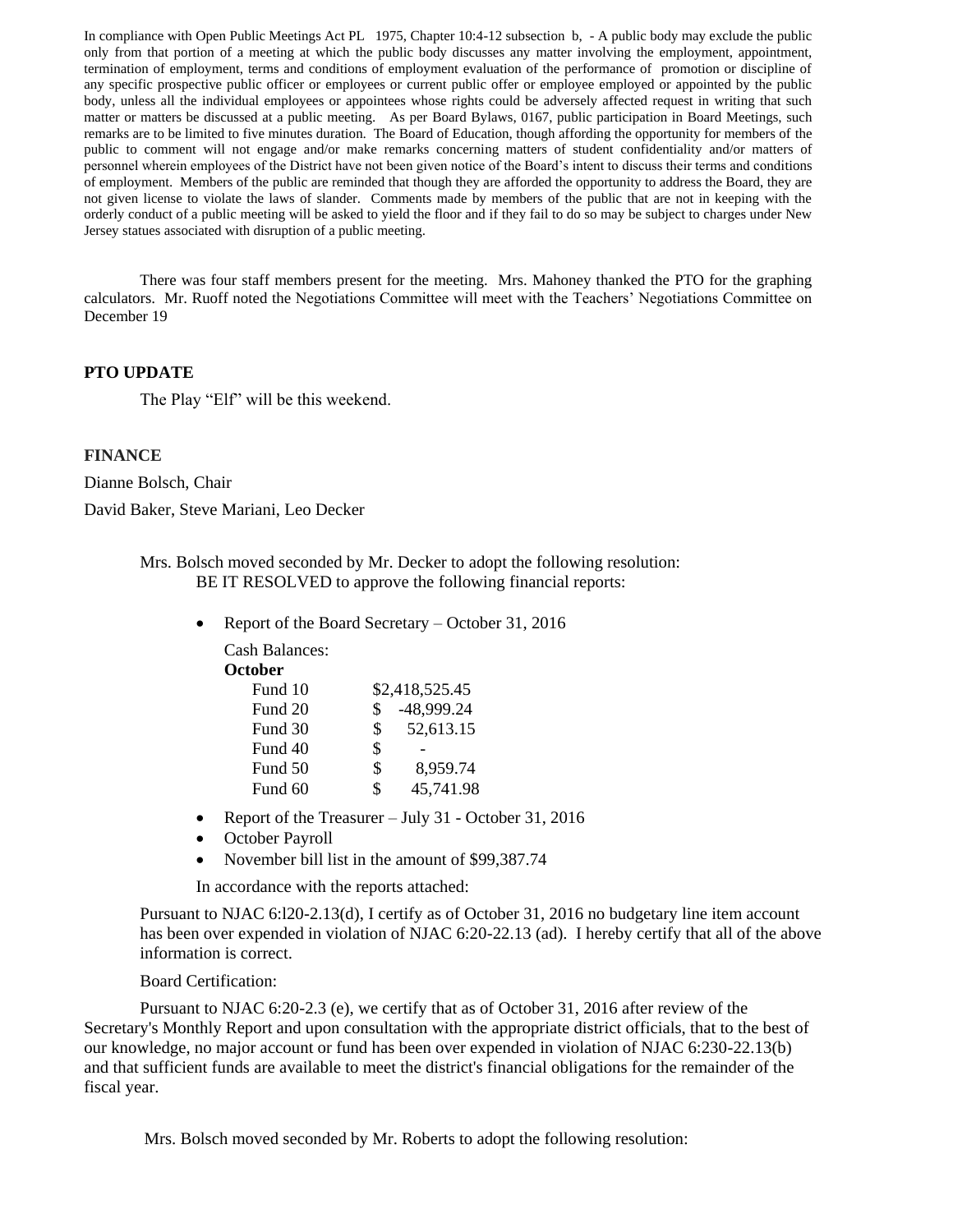BE IT RESOLVED to approve the Comprehensive Annual Financial Report ending June 30, 2016 as presented with the following recommendations:

Board Secretary's Report 16-01 That all wire transfers be recorded immediately 16-02 Any transfer be recorded immediately to insure accurate records. 16-30 End of the month reports should be completed as soon as possible Food Service 16-04 That the food service account be monitored and proper expenditures charged to the food service account Payroll 16-05 A review of all payroll records should be made to insure proper disbursements are made for salaries and benefits Student Activity 16-06 That any payments from the student activities fund only be made after all proper documentation is presented and no sales tax included.

BE IT FURTHER RESOLVED to approve the Corrective Action Plan for the audit recommendations for submission to the Department of Education.

# **PERSONNEL**

Sandi Gardner Chair,

Kathy Denker, David Roberts, Kelly Scaturro

Mrs. Gardner moved seconded by Mr. Mariani to adopt the following resolution:

- BE IT RESOLVED to approve the following teacher/admin workshops:
	- Alison McMahon and Erin Deininger to attend Strategies! Strategies! Strategies! Strengthen your writing instruction to significantly increase student's writing skills on January 13, 2017 at a cost of \$245 per person.
	- Doreen Silakowski to attend a Science workshop, Forces and Interactions using STEM principles, on December 7, 2016 in accordance with our membership in the Brookdale Education Network.
	- Lori Gallo to attend a Guided Math workshop through Bureau of Education & Research on January 31, 2017 at a cost of \$245.00.

Mrs. Gardner moved seconded by Mrs. Scaturro to adopt the following resolution:

BE IT RESOLVED to retroactively approve Lauren Decker as a substitute nurse for the 2016-2017 school year. Emergent hire was approved by the NJDOE County Superintendent's office.

Yes: Mrs. Gardner, Mrs. Bolsch, Mr. Mariani, , Mr. Roberts

Mr. Ruoff, Mrs. Scaturro

Abstain: Mr. Decker

Mrs. Gardner moved seconded by Mrs. Scaturro to adopt the following resolution:

BE IT RESOLVED to approve Tamara Sasala as a volunteer coach for the girls' basketball team for the 2016-2017 school year.

### **CURRICULUM AND INSTRUCTION**

Chair Kathleen Denker Leo Decker, Sandi Gardner, David Roberts

No Report